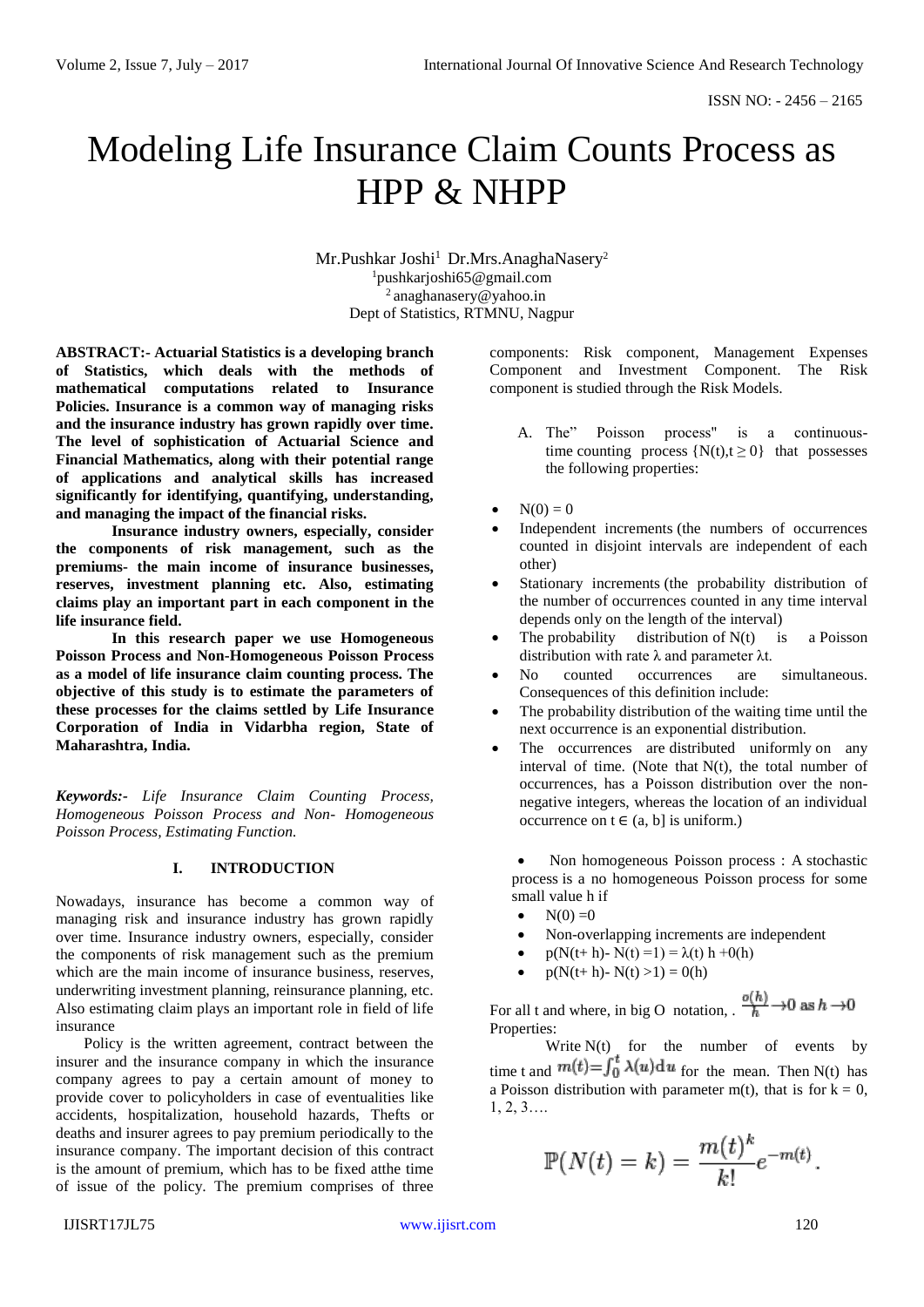ISSN NO: - 2456 – 2165

The data on Cause wise death claims of Life Insurance Corporation of India, Vidarbha Region, Maharashtra State, India, for the years 2008-09, 2009-10, 2010-11 and 2011-12 is analyzed. Observing the variation in the number of death claims we separated them according to different groups of causes of deaths and carried out the analysis.

In particular, we analyzed the claims counting process for accidental deaths i.e. cause group V which covers different types of accidental deaths mentioned in the table below:

|                  | Group V                                    |
|------------------|--------------------------------------------|
| V <sub>0</sub>   | <b>Motor Vehicle Accidents</b>             |
| V <sub>1</sub>   | <b>Other Transport Accidents</b>           |
| V <sub>2</sub>   | Accidental Poisoning                       |
| $\overline{v}$ 3 | <b>Accidental Falls</b>                    |
| V <sub>4</sub>   | <b>Accidents Caused By Fires</b>           |
| V <sub>5</sub>   | <b>Accidental Drowning And Submersion</b>  |
| V <sub>6</sub>   | <b>Accident Caused By Firearm Missiles</b> |
| V <sub>7</sub>   | <b>Accidents Mainly Of Industrial Type</b> |
| V8               | All Other Accidents- Earth Quake Etc       |
| $\overline{V9}$  | Suicide And Self-Inflicted Injury          |

## **II. ESTIMATION OF INTENSITY FUNCTION Λ (T):**

While studying the pattern of number of death claims settled in different financial year, it is observed that the averages of number of claims for different ages of policies are different. That is intensity functions for different ages of the policies for non-overlapping time intervals are different. Therefore instead of Homogeneous Poisson process, we used Non Homogeneous Poisson process model to estimate parametric function λ(t). We used two models for estimating this intensity function:

Model I:  $\lambda(t) = a+b * t$ Model II :  $\lambda(t) = a*t^b$ , Where t is age of policy at the time of claim and a, b are some constants.

#### *A. Method for estimating constants:*

We use method of least square for estimating the constants a and b.

*Model I: Actual and Estimated values of λ(t)*

| Table 1. Analysis Table for Model I: |  |  |
|--------------------------------------|--|--|
|--------------------------------------|--|--|

|                 |                     | $x=t-$         | $x^*Yt$  | $x^{\wedge}$   | Estimated $y=a+b * x$ | (oi                                        |
|-----------------|---------------------|----------------|----------|----------------|-----------------------|--------------------------------------------|
| T               | Actua               | 6              |          | 2              | $=(e_i)$              | $ei)$ <sup><math>\frac{2}{ei}</math></sup> |
|                 | 1                   |                |          |                |                       |                                            |
|                 | $Y_{t}$<br>$\equiv$ |                |          |                |                       |                                            |
|                 | $(o_i)$             |                |          |                |                       |                                            |
| 1               | 137                 | $-4$           | $-548$   | 16             | 138.2611              | 0.0115027                                  |
|                 |                     |                |          |                |                       | 16                                         |
| $\overline{c}$  | 139.5               | $-3$           | $-418.5$ | 9              | 128.3903              | 0.9613354                                  |
|                 |                     |                |          |                |                       | 96                                         |
| 3               | 115.5               | $-2$           | $-231$   | $\overline{4}$ | 118.5194              | 0.0769240                                  |
|                 |                     |                |          |                |                       | 39                                         |
| $\overline{4}$  | 81.5                | $-1$           | $-81.5$  | $\mathbf{1}$   | 108.6486              | 6.7837655                                  |
|                 |                     |                |          |                |                       | 02                                         |
| 5               | 115.5               | $\mathbf{0}$   | $\Omega$ | $\theta$       | 98.77777              | 2.8309302                                  |
|                 |                     |                |          |                |                       | 4                                          |
| 6               | 92                  | $\mathbf{1}$   | 92       | $\mathbf{1}$   | 88.90694              | 0.1076073                                  |
|                 |                     |                |          |                |                       | 37                                         |
| $7\phantom{.0}$ | 81                  | $\overline{c}$ | 162      | $\overline{4}$ | 79.0361               | 0.0487990                                  |
|                 |                     |                |          |                |                       | 59                                         |
| 8               | 75.25               | 3              | 225.7    | 9              | 69.16527              | 0.5352964                                  |
|                 |                     |                | 5        |                |                       | 93                                         |
| 9               | 51.75               | $\overline{4}$ | 207      | 16             | 59.29444              | 0.9599305                                  |
|                 |                     |                |          |                |                       | 88                                         |
|                 | 889                 | $\mathbf{0}$   | ۰        | 60             |                       | 12.316091                                  |
|                 |                     |                | 592.2    |                |                       | 47                                         |
|                 |                     |                | 5        |                |                       |                                            |



After estimating the intensity function  $\lambda(t)$  according to Model I, we test the null hypothesis

H0 : The Model I :  $\lambda(t) = a + b * t$  fits well to the data. Vs H1: The Model I:  $\lambda(t) = a + b * t$  does not fit well to the data .

Using Chi- Square test of Goodness of Fit, where

Chi Square = $\sum$ (oi - ei)^2/ei

**Where** oi -observed values and ei - Estimated values

We obtained chi square  $= 12.31609147 <$  tabulated value= 21 at 5% level of significance for 9 degrees of freedom.

## **III. CONCLUSION**

 $H_0$  is accepted at 5 % level of significance. Hence we say that the Model I fits well to the data.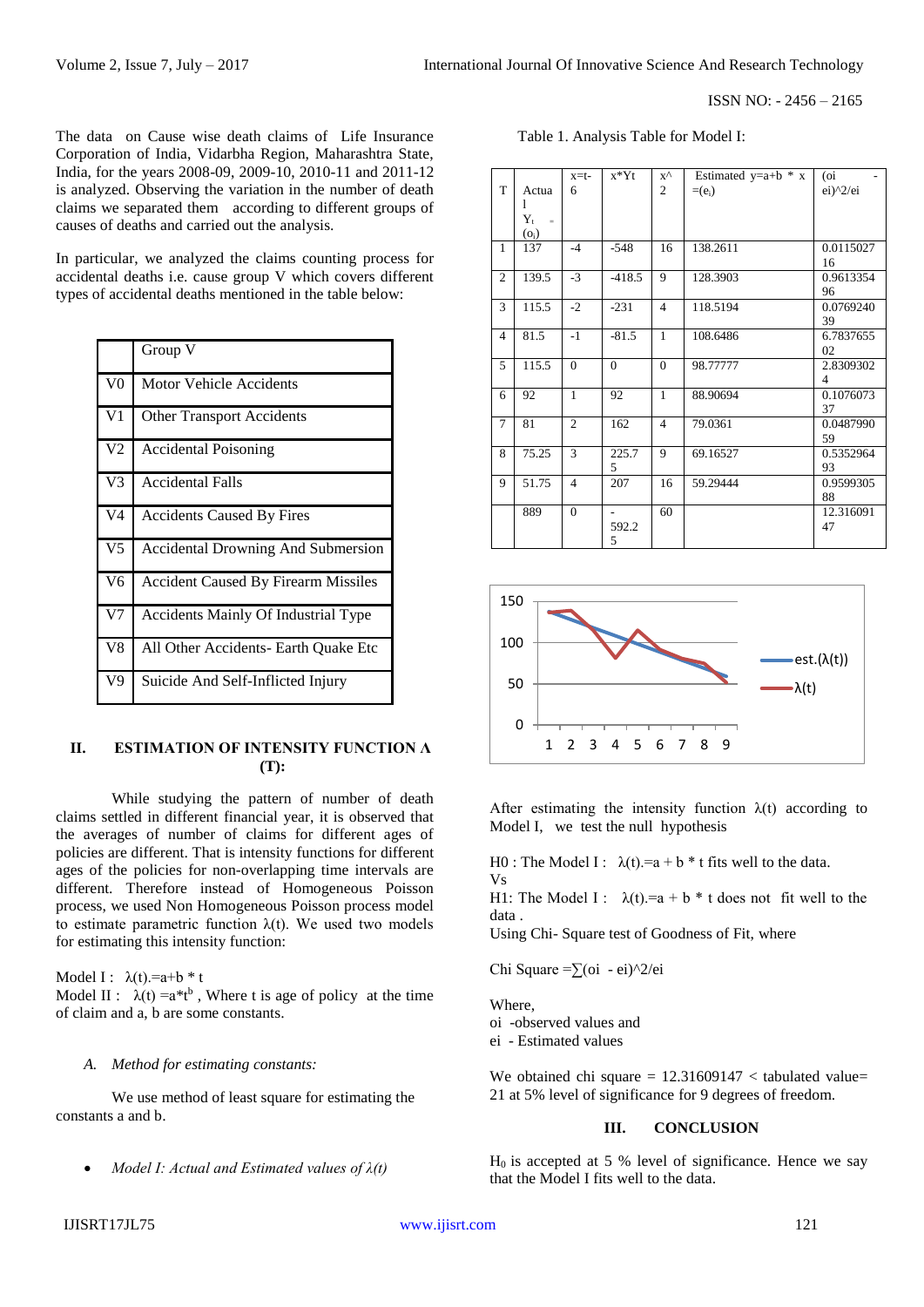ISSN NO: - 2456 – 2165

| Table 2 .Analysis Table for Model II |  |  |
|--------------------------------------|--|--|
|                                      |  |  |

| $\mathbf{t}$   | Actua        | Cumulativ            | $\log t$ | log y      | $(\log t)^{2}$ | $(\log t)^*$ (<br>log | Est.<br>Cumulative  | (o <sub>i</sub> ) |
|----------------|--------------|----------------------|----------|------------|----------------|-----------------------|---------------------|-------------------|
|                |              | e                    |          |            |                | y)                    | $\lambda(t)= (e_i)$ | $ei)^2/ei$        |
|                | $\lambda(t)$ | $\lambda(t) = (o_i)$ |          |            |                |                       |                     |                   |
| 1              | 137          | 137                  | $\Omega$ | 2.13672056 | $\mathbf{0}$   | $\Omega$              | 146.6524            | 0.635302          |
|                |              |                      |          |            |                |                       |                     |                   |
| 2              | 139.5        | 276.5                | 0.30103  | 2.44169513 | 0.090619       | 0.735023476           | 263.7352            | 0.617816          |
|                |              |                      |          | 6          |                |                       |                     |                   |
| 3              | 115.5        | 392                  | 0.47712  | 2.59328606 | 0.227644       | 1.237311902           | 371.7601            | 1.101931          |
|                |              |                      |          |            |                |                       |                     |                   |
| $\overline{4}$ | 81.5         | 473.5                | 0.60206  | 2.67531998 | 0.362476       | 1.610703126           | 474.2934            | 0.001327          |
|                |              |                      |          | 3          |                |                       |                     |                   |
| 5              | 115.5        | 589                  | 0.69897  | 2.77011529 | 0.488559       | 1.9362275             | 572.9277            | 0.450876          |
|                |              |                      |          | 5.         |                |                       |                     |                   |
| 6              | 92           | 681                  | 0.77815  | 2.83314711 | 0.605519       | 2.204616968           | 668.5621            | 0.231394          |
|                |              |                      |          | 2.         |                |                       |                     |                   |
| $\overline{7}$ | 81           | 762                  | 0.84509  | 2.88195497 | 0.714190       | 2.435534498           | 761.7718            | 6.83E-05          |
|                |              |                      | 8        |            |                |                       |                     |                   |
| 8              | 75.25        | 837.25               | 0.90309  | 2.92285515 | 0.815571       | 2.639601225           | 852.9549            | 0.289165          |
|                |              |                      |          | 6          | 5.             |                       |                     |                   |
| 9              | 51.75        | 889                  | 0.95424  | 2.94890176 | 0.910578       | 2.813967416           | 942.4024            | 3.026116          |
|                |              |                      | 3        | 1          | 8              |                       |                     |                   |
|                |              |                      |          |            |                |                       |                     |                   |
| Tota           | 889          | 5037.25              | 5.55976  | 24.2039960 | 4.215159       | 15.61298611           |                     | 6.353996          |
|                |              |                      | 3        | 5          | 4              |                       |                     |                   |

### *Model II : ACTUAL AND ESTIMATED VALUES OF Λ(T)*



Fig. Simulated Sample path Using NHPP

Simulation of claims

| ante |
|------|
|------|

| $\mathbf{f}$   | N(t) | Cumulative<br>N(t) | Simulated<br>Cumulative<br>N(t) |
|----------------|------|--------------------|---------------------------------|
| 1              | 138  | 138                | 146.6524                        |
| $\mathfrak{D}$ | 267  | 405                | 410.3876                        |
| 3              | 370  | 775                | 782.1477                        |
| 4              | 456  | 1231               | 1256.4411                       |
| 5              | 604  | 1835               | 1829.3688                       |
| 6              | 638  | 2473               | 2497.9309                       |
| 7              | 772  | 3445               | 3259.7027                       |
| 8              | 844  | 4089               | 4112.6576                       |
| 9              | 955  | 5044               | 5055.06                         |

*Sample Trajectory Of Cumulative N(T)*